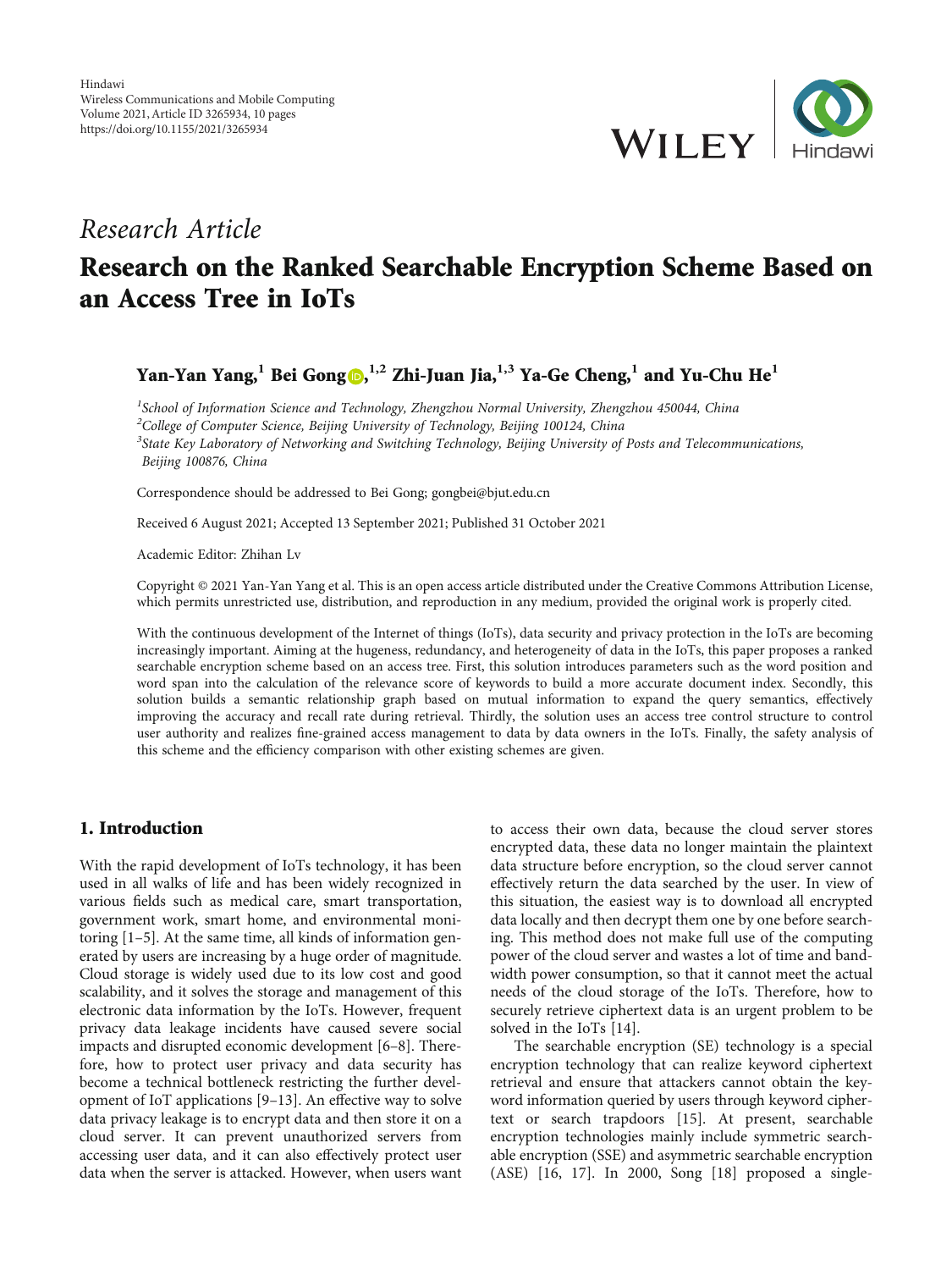that, researchers have done a lot of research on this basis. In practical applications, users are usually more concerned with finding the top K documents most relevant to multiple keywords. In order to meet such demands, various multikeyword ranking searchable encryption schemes have been proposed in recent years. In 2011, Cao et al. [[20\]](#page-8-0) based on the secure KNN technology [[21](#page-8-0)] first proposed a multikeyword ranking searchable encryption scheme based on vector inner product calculation. The scheme uses a 0/1 vector to represent each document and query vector. Compare the number of digits in the same position with a value of 1 to obtain the relevance score of the document, but this solution does not consider the importance of different keywords in the document. Therefore, Sun et al. [[22](#page-8-0)] extended the scheme, introduced keyword weights when constructing document vectors and query vectors, and calculated the correlation through vector cosines to improve the accuracy of ranking.

Search (PKES)) for mail routing application scenarios. After

The above ranking searchable encryption schemes all focus on the precise search of keywords and do not take into account the semantic expansion of keywords, resulting in many documents that meet the query conditions not being retrieved. Yang et al. [\[23\]](#page-8-0) proposed a fast multikeyword semantic ranking search scheme, which introduced the concept of domain weighted scoring into document scoring and semantically expanded search keywords to improve the accuracy of the document index. In addition, the document vector is divided into blocks to effectively filter a large number of irrelevant documents, which effectively improves the efficiency of the scheme. However, this solution does not involve access control and can only be limited to a single legitimate user's query and is not suitable for the needs of keywords being queried by multiple users in an actual environment. Sun et al. [\[24\]](#page-8-0) proposed an attribute-based keyword search scheme, which only returns authorized documents to search users. However, the search results cannot be ranked. Li et al. [\[25\]](#page-8-0) proposed an authorized multikeyword ranking search scheme based on encrypted cloud data using attribute-based encryption strategy and symmetric searchable encryption. This scheme satisfies the confidentiality of files, the unlinkability of trapdoors, and the resistance to collusion attacks. Moreover, the scheme can enable the same data to be queried by multiple users but does not consider the semantic relevance of search keywords.

Therefore, the research on searchable encryption schemes for the cloud storage environment of the IoTs not only must protect the privacy of data to achieve the purpose of secret search but also ensure the efficiency of search efficiency. At the same time, it is also necessary to consider the situation of multiple users accessing search in the special application scenario of the IoT cloud storage environment. In the solution, the access tree is used to set user access per-

missions, which allows only authorized users to retrieve cloud data and obtain the most relevant K documents. And based on the secure KNN method, the document is encrypted to ensure the security and correctness of index creation and trapdoor generation.

The main contributions of this paper are as follows:

- (1) This paper introduces parameters such as word position and word span into the calculation of the relevance score of keywords and assigns more accurate weights to keywords at different positions in the document, thereby constructing a more accurate document index
- (2) This paper builds a semantic relationship graph based on mutual information to expand the query vector semantics, which effectively improves the precision and recall during retrieval
- (3) This paper involves multikeyword search and access control. The access tree is used to control user access rights. Only users whose attributes meet the access policy defined by the data owner can search encrypted data with multiple keywords, so as to realize the fine-grained access management of the data by the data owner in the IoTs

## 2. Preliminaries

2.1. Vector Space Model. The vector space model [\[23\]](#page-8-0) is the representation of the document set in the same vector space. Each document corresponds to a document vector, the dimension of the vector is equal to the length of the keyword collection, each dimension of the vector corresponds to a keyword and the value is equal to the weight of the corresponding keyword in that dimension. The user's query is also regarded as a vector in the same space, which is called the query vector. The keywords corresponding to each dimension of the vector are consistent with the document vector, and the vector dimension is the same as the document vector. The relevance score of the query and each file is equal to the value of the inner product of the document vector and the query vector.

2.2. Word Span. Word span [\[19\]](#page-8-0) refers to the distance between the first and last occurrence of a word or phrase in the document. The larger the word span, the more important the word is to the topic of the document. The word span can effectively reduce the impact of local keywords on document keyword extraction, because local keywords often become keywords in the entire document due to their high-frequency advantages, reducing the accuracy of keyword extraction. The word span formula is shown in formula (1).

$$
\text{Span}_{ij} = \frac{\text{last}_{ij} - \text{first}_{ij} + 1}{\text{sum}_{ij}}.\tag{1}
$$

Among them, first*ij* is the location identifier where the keyword  $w_j$  first appeared in the document  $f_i$ , last<sub>ij</sub> is the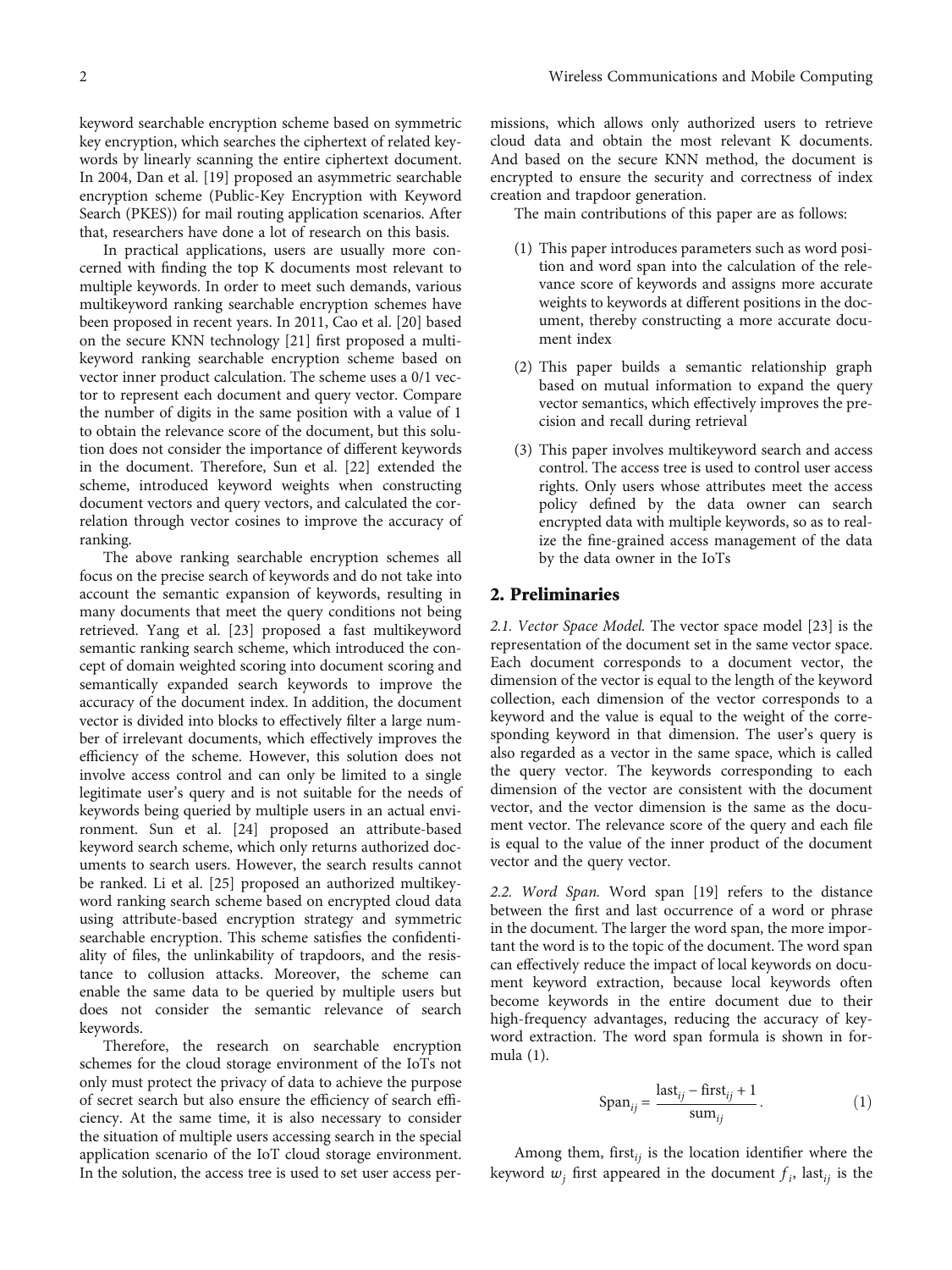<span id="page-2-0"></span>location identifier where the keyword  $w_i$  last appeared in the document  $f_i$ , and sum $_{ij}$  is the total number of keywords in the document  $f_i$  obtained after word segmentation processing.

2.3. Word Position. The word position [[26](#page-8-0)] refers to the area where a keyword appears in a document, which is of great value for judging the importance of the keyword. The title and abstract are the central ideas extracted by the author through the summary of the whole article, so the keywords appearing in these two positions are more important than those appearing in the main text. This article divides the word position into three parts: title, abstract (or first paragraph), and body. Here, let the position value area*ij* of the keyword  $w_i$  in different areas of the document  $f_i$  be set to 3, 2, and 1. There are two situations where a keyword appears multiple times:

- (1) If the same area appears multiple times, the record is not repeated
- (2) If it appears multiple times in different areas, the highest value is used

The word position formula is shown in formula (2).

$$
\log_{ij} = \frac{\text{area}_{ij} - 1}{\text{area}_{ij} + 1}.
$$
 (2)

2.4. Relevance Score. This paper is based on the calculation method of TF-IDF (term frequency-inverse document frequency) to evaluate the importance of keywords in documents.TF represents the frequency of the keyword appearing in the document, and IDF represents the frequency of the inverse document, that is, the fewer the documents containing the keyword, the greater the IDF value, indicating that the keyword has a strong distinguishing ability. The TF-IDF formula is shown in formula (3).

$$
tf - idf_{ij} = TF \times IDF = tf_{ij} \times \log\left(\frac{N}{n_j}\right),
$$
 (3)

where  $\text{tf}_{ij}$  represents the frequency of the keyword  $w_j$  in the document  $f_i$ ,  $N$  represents the total number of all documents, and  $n_i$  represents the number of documents containing the keyword *wj* .

When calculating the relevance score of keywords, the word position and word span factors of the keywords should also be considered.

Therefore, the correlation score formula used in this paper is shown in formula (4).

$$
\text{Score}_{ij} = \alpha \times \text{tf} - \text{idf}_{ij} + \beta \times \text{span}_{ij} + \gamma \times \text{loc}_{ij}. \tag{4}
$$

Among them,  $\alpha$ ,  $\beta$ ,  $\gamma$  represent the weight of the three parameters and  $\alpha + \beta + \gamma = 1$ .

2.5. Semantic Relation Graph. Mutual information allows users to analyze the correlation between keywords. Constructing a semantic relationship graph [\[27\]](#page-8-0) based on mutual information to expand the query semantics can effectively improve the precision and recall during retrieval. For keywords *x* and *y*, their mutual information  $I(x, y)$ [\[28](#page-8-0)] is expressed as shown in formula (5).

$$
I(x, y) = lb \frac{p(x, y)}{p(x)p(y)},
$$
\n(5)

where  $p(x)$  represents the probability of a document, and  $p$  $(x, y)$  represents the probability of a document containing both *x* and *y*. Then, normalize the information.

$$
I(x, y) \longleftarrow \frac{I(x, y)}{I_{\text{max}}},
$$
 (6)

where  $I_{\text{max}}$  represents the maximum mutual information value in all  $I(x, y)$ . Figure [1](#page-3-0) is a small-scale semantic relationship graph  $G(V, E)$ , where node  $\nu$  represents the keyword and the edge weight  $e_{ii}$  represents the normalized mutual information value of two related keywords  $v_i$ ,  $v_j$ .

2.6. Access Tree. The scheme in this paper uses the access tree defined by the CP-ABE [\[29](#page-8-0)] scheme to represent the access structure. The access tree can be flexibly and efficiently applied to access authority control, which is defined as follows.

Let *ϒ* denote the visit tree, and each nonleaf node in *ϒ* represents a threshold. If node *x* has num*<sup>x</sup>* child nodes and its threshold is  $k_x$ , then,  $0 < k_x \leq \text{num}_x$ . When  $k_x = 1$ , the node represents an OR gate. If  $k_x = num_x$ , it means the AND gate. Each leaf node in *ϒ* represents an attribute and the leaf node corresponds to  $k_x = 1$ .

When checking whether the user authority meets the access tree *Y*, let *R* be the root node of *Y* and let  $Y<sub>x</sub>$  be the subtree with node  $x$  as the root node. If the attribute set Att can satisfy the strategy represented by *ϒx*, then, denote  $\Upsilon_x(\text{Att}) = 1$ . Calculate  $\Upsilon_x(\text{Att})$  using the following recursive algorithm.

If *x* is a nonleaf node, then, calculate  $\gamma$ <sup>'</sup><sub>*x*</sub>'(Att) for the child node *x*′ of *x*. Only when the number of child nodes satisfying  $\Upsilon_{x}'(Att) = 1$  is greater than or equal to  $k_{x}$ , then, let  $\Upsilon<sub>x</sub>(Att) = 1$ ; otherwise, it is NULL. If the node is a leaf node, only if the corresponding attribute of the node is attr $(x) \in$  Att, then, let  $\Upsilon<sub>x</sub>(Att) = 1$ ; otherwise, it is NULL.

2.7. Bilinear Mapping.  $G, G<sub>T</sub>$  are two multiplicative cyclic group of prime order  $p$ ,  $q$  is a generator of  $G$ ,  $e: G \times G$  $\rightarrow G_T$  is a bilinear map [[30](#page-9-0)] if three properties are satisfied:

- (1) Bilinear. For *a*,  $b \in Z_p$  and  $\forall g_1, g_2 \in G$ ,  $e(g_1^a, g_2^b) = e$  $(g_1, g)_2^{ab}$
- (2) Nondegenerate.  $e(g_1, g_2) \neq 1$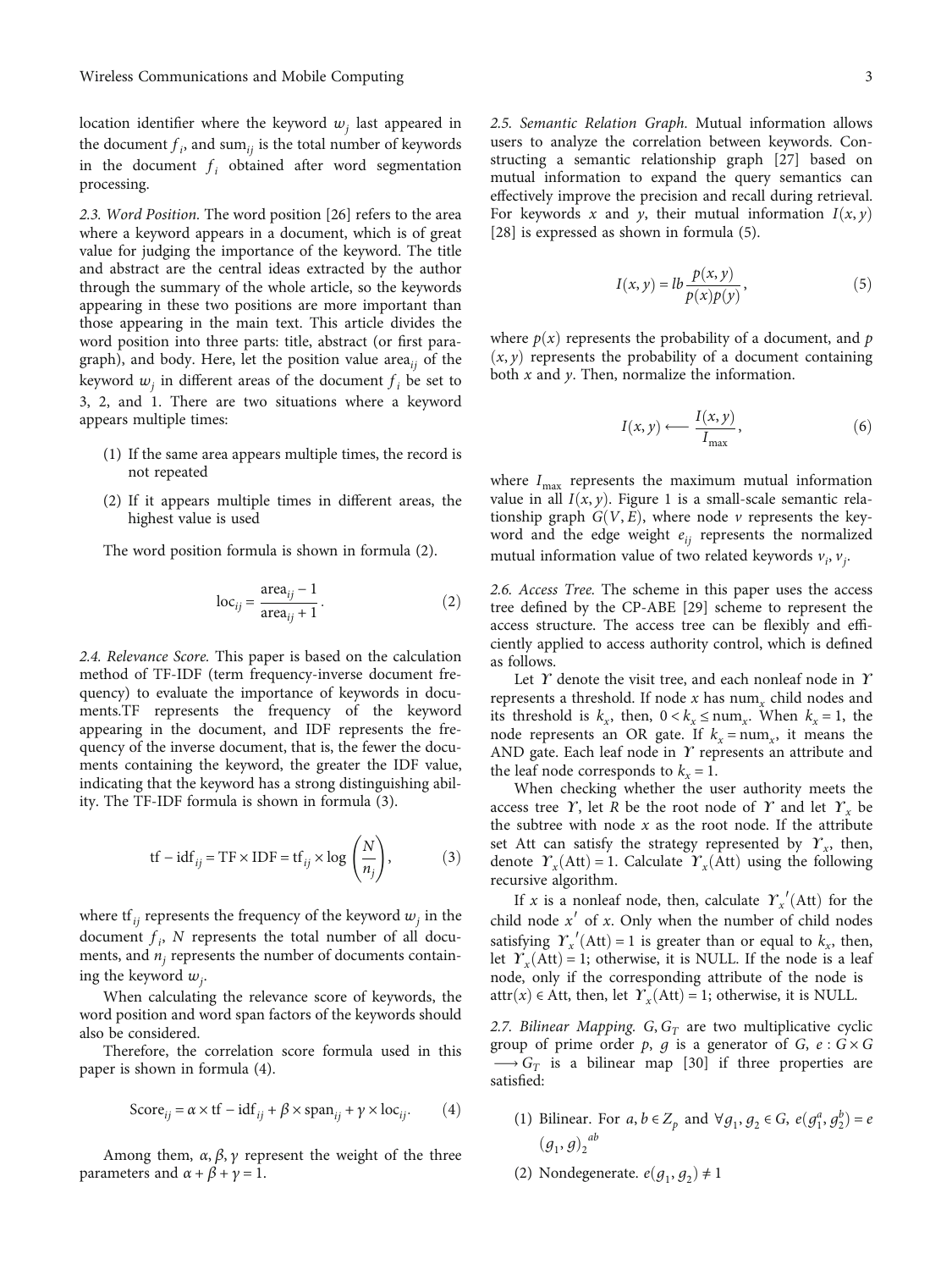<span id="page-3-0"></span>

Figure 1: Semantic relationship graph between keywords.

(3) Computability. There is an efficient algorithm computing  $e(g_1, g_2)$ , for any  $g_1, g_2 \in G$ .

It is said that *e* is an effective bilinear mapping from *G* to  $G_T$ .

## 3. Problem Description

3.1. System Model. The entities included in this program include data owners (Data Owner (DO)), data users (Data User (DU)), IoT cloud servers (IoT Cloud Server (CS)), and trusted institutions (Trust Authority (TA)). The system model is shown in Figure [2.](#page-4-0)

(1) Data Owner. The data owner is responsible for encrypting the original document, establishing a secure index and uploading the ciphertext document and the secure index. First, the data owner extracts the keyword collection from the original document collection and encrypts it according to the keyword collection and the data access strategy to generate a security index and then uses the symmetric key to encrypt the original document collection to generate a ciphertext document collection. Finally, the ciphertext document collection and the security index are uploaded and stored to the cloud server together.

(2) IoT Cloud Server. The IoT cloud server is mainly responsible for receiving and storing the data uploaded by the data owner and satisfying the query requests of authorized users. When receiving a user's query request, the cloud server first conducts permission review. If it is an authorized user, use the stored security index and trapdoor to calculate the similarity score of the document, search for related documents, sort the query results, and return the most relevant TOP-K document to the user. It is worth noting that only authorized users can perform a correct search and unauthorized users cannot obtain search results.

(3) Trust Authority. It is mainly responsible for generating system keys and generating user private keys based on user attribute sets.

(4) Data User. The data user submits a query request to the cloud storage server of the IoTs to query the files of interest.

The user sends his own set of attributes to a trusted organization to obtain the user's private key and then uses the private key and query keywords to generate trapdoors and permission tags and upload them to the cloud server. Finally, authorized users can receive the most relevant TOP-K query results sent by the cloud server.

3.2. Safety Requirements. This paper assumes that trust authority is completely credible. The cloud server is semihonest but curious. It can correctly execute the user's query request in accordance with the requirements of the plan and will not delete or modify the data uploaded by the data owner. But the cloud server is curious, and it may try to obtain other additional information from the security index and trapdoor. Therefore, the solution in this paper mainly considers the following 4 types of security requirements:

(1) Confidentiality of Documents. The data owner does not want unauthorized entities (cloud servers or data users) to know the content of the documents, so the documents must be encrypted before they are sent to the cloud servers and the unauthorized entities do not have decryption keys.

(2) Anonymity of Indexes and Trapdoors. The cloud server knows the ciphertext information stored by the data owner, including ciphertext document collection, security indexes, and trapdoors, but does not know the key.

(3) Anonymous Access. Data users can access IoT data without giving their detailed identity information.

(4) Collusion Resistance. Any two or more data users cannot collude to access the document.

3.3. Scheme Definition. The multikeyword semantic rank search scheme based on the user attribute consists of 5 polynomial time algorithms such as Setup, Encrypt, KeyGen, Trapdoor, and Search:

(1) Setup(1<sup>*κ*</sup>). TA runs the initialization algorithm and generates system master key MSK, index key IK, and system public parameter PK by inputting system security parameter *κ*.

(2) KeyGen(MSK, Att). This algorithm is the user's private key generation algorithm, which is executed by TA. The algorithm inputs the system master key MSK and user attribute set Att and outputs the user private key SK.

(3) Encrypt(IK, PK, FF, *Υ*). The data owner executes the encryption algorithm. The algorithm inputs the index key IK, the system public parameters PK, the plain text document collection FF, and the access tree *ϒ* and outputs the security index *I* and the cipher text document collection CC.

(4) Trapdoor( $W<sub>O</sub>$ , IK, PK, SK). The data user uses the algorithm to generate search credentials corresponding to the keywords that need to be queried. The algorithm inputs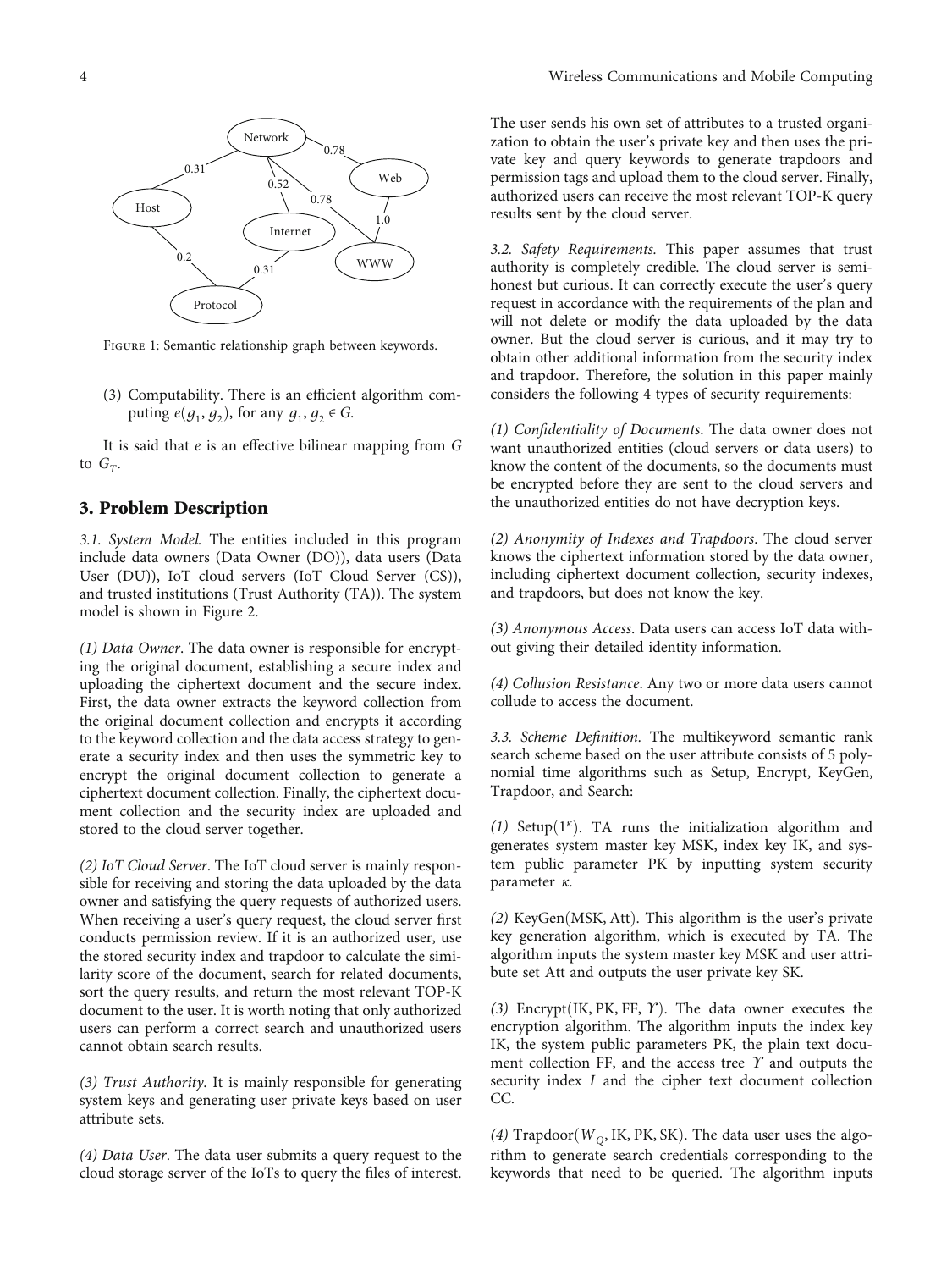<span id="page-4-0"></span>

Figure 2: System model.

the query keyword set  $W<sub>O</sub>$ , index key IK, system public parameters PK, and user private key SK and outputs search credentials TP.

(5) Search $(I, TD, K)$ . The keyword search algorithm is executed by the cloud server. The algorithm inputs the security index *I*, search credentials TP, and the parameter *K* and outputs the TOP-K documents most relevant to the query keyword set. It is worth noting that only users who meet the access control authority can get the correct results; otherwise, the search will fail.

#### 3.4. Scheme Description

(1) Setup $(1^{\kappa}) \longrightarrow \{MSK, IK, PK\}$ . TA randomly selects a large prime number  $p(p \in Z_p)$ . Let *G*,  $G_T$  be the multiplicative cyclic group whose generator are *g* and the order are *p* . TA generates a bilinear map  $e: G \times G \longrightarrow G_T$  and a hash function  $H_1$ : {0, 1}<sup>\*</sup> → G. In addition, TA randomly generates an *m* + *ε*-dimensional segmentation vector *S* and two  $(m + \varepsilon) \times (m + \varepsilon)$ -dimensional invertible matrices  $\{M_1, M_2, \ldots, M_m\}$ g, where *<sup>ε</sup>* is the number of confusion bits and *<sup>m</sup>* is the number of keywords, and generate index key  $IK = \{S, M_1, M_2\}.$ Finally, TA randomly selects  $\alpha$ ,  $\beta \in Z_p$  and generates system master key MSK =  $\{\alpha, \beta\}$  and system public parameters *P*  $K = \{g, G, G_T, e(g, g), e(g, g)^{\alpha}, H_1, g^{\alpha}, g^{\beta}\}.$ 

(2) KeyGen(MSK, Att)  $\longrightarrow$  SK. TA selects a random number  $r \in Z_p$  and randomly selects  $r_j \in Z_p$  for each attribute  $a_j$  in the attribute set Att and finally generates the user's private key SK =  $\{K = g^{(\alpha+r)/\beta}, \forall a_j \in \text{Att} : D_j = g^r H_1(a_j)^{r_j}, D'_j = g^{r_j} H_2(a_j)^{r_j}\}$  $g^{r_j}$ . The system transfers the user's private key SK to the data user.

- $(3)$  Encrypt(IK, PK, FF,  $\Upsilon$ )  $\longrightarrow$  {*I*, *CC*}.
- (1) Extract Keywords.

The data owner extracts keywords from the plaintext document collection  $FF = \{f_1, f_2, \dots, f_m\}$  to obtain the keyword collection  $W = \{w_1, w_2, \dots, w_n\}.$ 

(2) Encrypted Documents.

The data owner uses the symmetric key ek to encrypt each document to obtain the ciphertext set  $CC = \{c_1, c_2, \dots, c_m\}.$ 

(3) Create Index Process.

Based on the vector space model, the data owner generates a document vector  $D_i$  for each document  $f_i$ . If the document contains the keyword  $w_j$ , use formula ([4](#page-2-0)) to calculate the relevance score  $D_i[j]$  = score<sub>ij</sub> of the keyword  $w_j$  in the docu-<br>mont. Otherwise,  $D_i[i] = 0$ ment. Otherwise,  $D_i[j] = 0$ .<br>The data owner expand

The data owner expands each document vector *Di* from the *m* dimension to the  $m + \varepsilon$  dimension and sets  $D_i[m + t]$ <br> $-n$ , where  $1 \le t \le s$  and *n* are random numbers with nor- $= \eta_t$ , where  $1 \le t \le \varepsilon$  and  $\eta_t$  are random numbers with normal distribution  $N(\mu, \sigma^2)$ . Then, the data owner splits each document  $D_i$  into two vectors  $\{D'_i, D''_i\}$  according to the split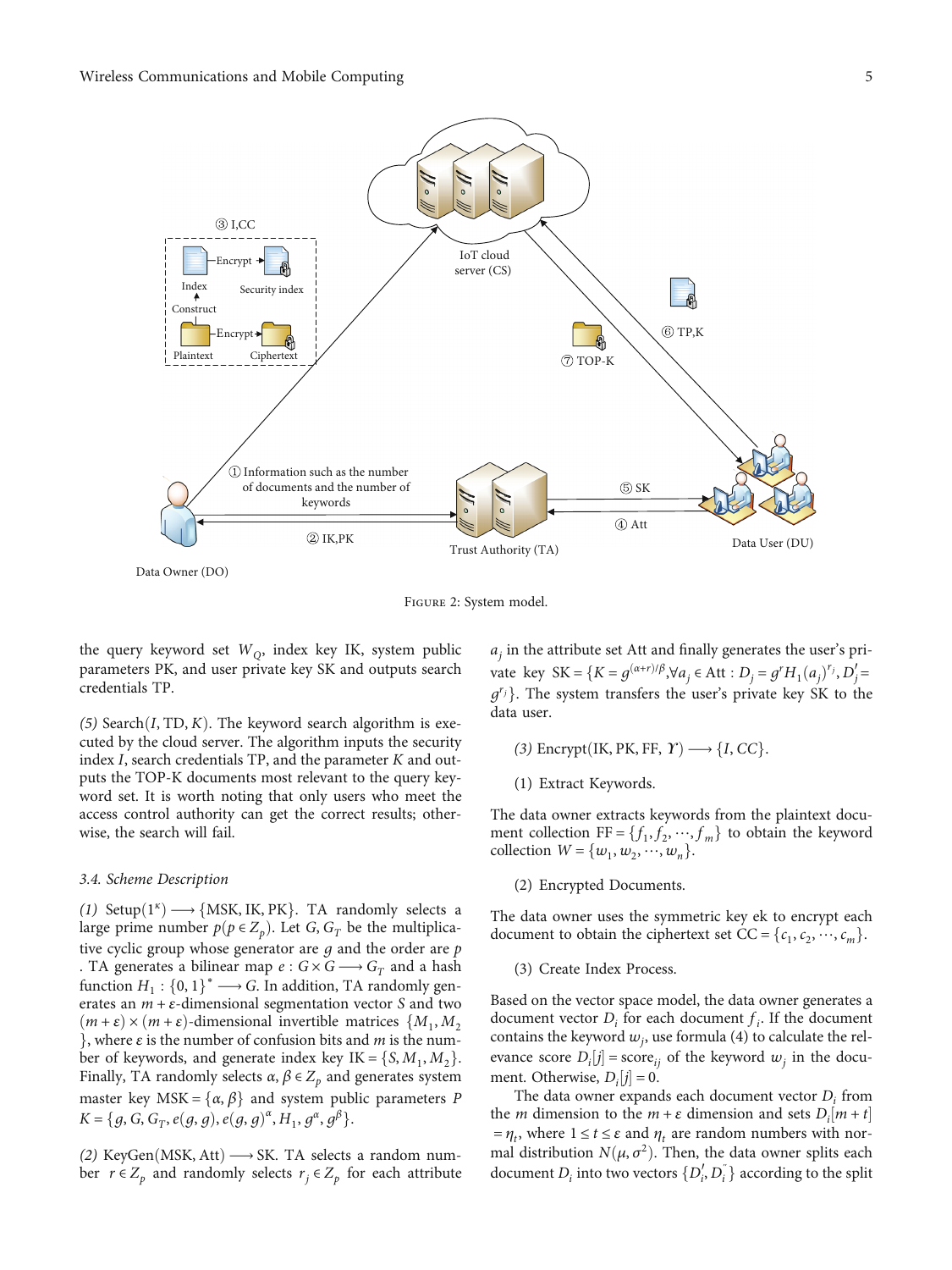<span id="page-5-0"></span>vector *S*. If  $S[j] = 0, j = 1, 2, \dots, m + \varepsilon$ , then,  $D'_{i}[j] = D'_{i}[j] = D'_{i}$ *j*), if *S*[*j*] = 1, let *D'*<sub>*i*</sub>[*j*] and *D*<sup>*i*</sup><sub>*i*</sub><sup>*j*</sup> be random values and *D'*<sub>*i*</sub>[*j*] be *p*<sup>*i*</sup>  $\frac{1}{2}$  $+ D_i^{\dagger} [j] = D_i[j]$ . Finally, the data owner uses the master key MSK to encrypt  $D_i^{\prime}[j]$  and  $D_i^{\prime}[j]$  and get the partial security<br>index  $I = [M^T D' M^T D'']$  $I_i = \{M_1^T D_i^{\prime}, M_2^T D_i^{\prime}\}\$ .<br>According to the acc

According to the access tree *Y*, a polynomial  $q_x$  is selected for each node  $x$  in  $Y$  and the polynomial  $q_x$  is generated as follows. Starting from the root node *R* of *ϒ*, use a recursive algorithm to run from top to bottom. For each node *x*, let the number of terms  $d_x$  of the polynomial  $q_x$  be one less than the threshold  $k_x$  represented by the node, that is,  $d_x = k_x - 1$ . First, select *s* ∈  $Z_p$  randomly for the root node *R* and let  $q_R(0) = s$ , and then, randomly select the coefficients of other terms. For other nodes *x*, define the function parent $(x)$ , index $(x)$ , the former represents the parent node of node *x*, and the latter represents the position of node *x* in the parent node. Let  $q_x(0) = q_{\text{parent}(x)}(\text{index}(x))$ , and randomly select coefficients for the other terms of  $q_x$ . According to the above algorithm,  $C_v$ ,  $C'_v$  is generated for all nodes in *Y* , namely,  $I_Y = \{C = e\mathbf{k} \cdot e^{\prime}(g, g)^{\alpha s}, W_1 = g^{\beta s}, \forall v \in Y, C_v =$  $g^{q_v(0)}$ ,  $C'_v = H_1(\text{attr}(v))^{q_v(0)}$ . Finally, a safety index  $I = \{I_i, I_i\}$  is generated  $I_Y$ } is generated.

Finally, the data owner uploads the security index *I* and the ciphertext document collection *CC* to the cloud server.

(4) Trapdoor( $W<sub>O</sub>$ , IK, PK, SK)  $\longrightarrow$  TP.

#### (1) Keyword Semantic Expansion.

First, the data user performs semantic expansion on the keyword set *WQ* according to the semantic relationship graph to obtain the expanded keyword set  $W'_{Q}$ .

#### (2) Generate the Query Vector.

Based on the vector space model, the query vector *Q* is constructed. Here, if  $w_j \in W_Q$ , then let  $Q[j] = 1$ ; if the expansion<br>word  $w_j$  corresponds to ane original learned  $w_j$ , then  $Q[i]$ word  $w_j$  corresponds to one original keyword  $w_i$ , then,  $Q[j]$ <br> $\downarrow$  –  $\alpha$ , similarly, if the expansion word  $w_j$  corresponds to multiple original keywords  $w_i$ , then,  $Q[j] = {e_{ij}}_{max}$ . Finally,  $] = e_{ij}$ ; similarly, if the expansion word  $w_j$  corresponds to extend the query vector *Q* from the *m* dimension to the *m* + *ε* dimension and let  $Q[m + t] = \tau_t$ , where  $\tau_t$  is a random<br>number and  $1 \le t \le s$ number and  $1 \le t \le \varepsilon$ .

#### (3) Encrypt the Query Vector.

First, the data user divides the query vector *Q* into two vectors  $\{Q', Q''\}$  according to the division vector *S*. This is the opposite of the document *D<sub>i</sub>* split method. If  $S[j] = 1, j = 1$ ,<br>  $S_{ij} = 1$ ,  $S_{ij} = 1$ ,  $S_{ij} = 1$ ,  $S_{ij} = 1$ ,  $S_{ij} = 1$ ,  $S_{ij} = 1$ ,  $S_{ij} = 1$ ,  $S_{ij} = 1$ ,  $S_{ij} = 1$ ,  $S_{ij} = 1$ ,  $S_{ij} = 1$ ,  $S_{ij} = 1$ ,  $S_{ij} = 1$ ,  $S_{ij} = 1$ ,  $S$ 2, …,  $m + \varepsilon$ , then,  $Q'[j] = Q'[j]$ ; if  $S[j] = 0$ , let  $Q'[j]$ <br>and  $Q'[j]$  he random values and  $Q'[j] = Q'[j]$ ;  $Q'[j] = Q[j]$ and  $Q''[j]$  be random values and  $Q'[j] + Q''[j] = Q[j]$ .<br>Finally the data user energote  $Q'[j]$  and  $Q''[j]$  with the sys-Finally, the data user encrypts  $Q'[j]$  and  $Q''[j]$  with the sys-<br>temperature level  $MSK$  to get the transform  $TD = [M^{-1}Q']$ tem master key MSK to get the trapdoor  $TD = \{M_1^{-1}Q', M^{-1}Q'\}$ . Then renderly select  $\theta \in Z$  and concrete search  $M_2^{-1}Q''$ }. Then, randomly select  $\theta \in Z_p$  and generate search credentials  $TP = \{TD, T_1 = K^\theta = g^{(\alpha+r)\theta/\beta}, \forall a_j \in Att : E_j = D_j^\theta\}$  $= g^{\theta r} H_1(a_j)$  $\theta^{r_j}$ ,  $E'_j = D_j^{\theta} = g^{r_j\theta}$ .

Finally, the data user sends the search credentials TP to the cloud server.

 $(5)$  Search $(I, TP, K) \longrightarrow C_{TOP-K}$ .

If the cloud server receives the query request from the data user, it can perform the following steps:

First, the cloud server first calculates whether the user attributes meet the access tree defined by the data owner. *x* is a node in the access tree *ϒ*, and the cloud server executes the following recursive algorithm:

If node *x* is a leaf node, let  $a_i = \text{attr}(x)$  be the attribute corresponding to node *x*. If  $a_i \in$  Att, then,

$$
\text{DecryptNode}(x) = \frac{e(E_j, C_x)}{e\left(E'_j, C'_x\right)} = \frac{e\left(g^{\theta^r}H_1(a_j)^{\theta^r j}, g^{q_x(0)}\right)}{e\left(g^{r_j \theta}, H_1(a_j)\right)^{q_x(0)}} = e(g, g)^{\theta r q_y(0)}.
$$
\n<sup>(7)</sup>

Otherwise, Decrypt $Node(x) = NULL$ .

If node *x* is a nonleaf node, calculate  $F_z =$ DecryptNode  $(z)$  for the child node *z* of node *x*. Let  $S<sub>x</sub>$  be the set of  $k<sub>x</sub>$  subnodes that satisfy  $F_z \neq \text{NULL}$ . If no such set  $S_x$ , namely,  $DecryptNode(x) = NULL$ , is found, it means that the access requirements are not met. Otherwise, calculate

$$
F_x = \prod_{z \in S_x} F_z^{\Delta_{j,S_x}(0)} = \prod_{z \in S_x} \left( e(g, g)^{\theta r q_z(0)} \right)^{\Delta_{j,S_x}(0)} = \prod_{z \in S_x} \left( e(g, g)^{\theta r q_{\text{parent}(z)}(\text{index}(z))} \right)^{\Delta_{j,S_x}(0)}
$$

$$
= \prod_{z \in S_x} \left( e(g, g)^{\theta r q_x(j)} \right)^{\Delta_{j,S_x}(0)} = e(g, g)^{\theta r q_x(0)}.
$$
(8)

Using the Lagrangian interpolation theorem,  $V =$ DecryptNode( $R$ ) =  $e(g, g)$ <sup> $\theta$ rs</sup> can be obtained. Here, it is explained that the data user is an authorized user who can explained that the data user is an authorized user who can perform data query.

The cloud server uses formula (9) to calculate the correlation between the security index *I<sub>i</sub>* and the query trapdoor TD and returns the TOP-K documents most relevant to the query keyword set to authorized users. If the user does not meet the access rights, the search fails and NULL is returned.

The formula for calculating document relevance is shown in formula (9).

$$
I_i \cdot TD = \left\{ M_1^T D_i^{\prime}, M_2^T D_i^{\prime} \right\} \cdot \left\{ M_1^{-1} Q^{\prime}, M_2^{-1} Q^{\prime \prime} \right\}
$$
  
=  $\left( M_1^T D_i^{\prime} \right) \cdot \left( M_1^{-1} Q^{\prime} \right) + \left( M_2^T D_i^{\prime} \right) \cdot \left( M_2^{-1} Q^{\prime \prime} \right)$   
=  $\left( M_1^T D_i^{\prime} \right)^T \left( M_1^{-1} Q^{\prime} \right) + \left( M_2^T D_i^{\prime} \right)^T \left( M_2^{-1} Q^{\prime \prime} \right)$   
=  $D_i^T M_1 M_1^{-1} Q^{\prime} + D_i^{\prime T} M_2 M_2^{-1} Q^{\prime \prime} = D_i^T Q^{\prime} + D_i^{\prime T} Q^{\prime \prime}$   
=  $D_i^{\prime} \cdot Q^{\prime} + D_i^{\prime} \cdot Q^{\prime \prime} = D_i \cdot Q.$  (9)

If the user's attribute set Att satisfies part or all of *ϒ*, the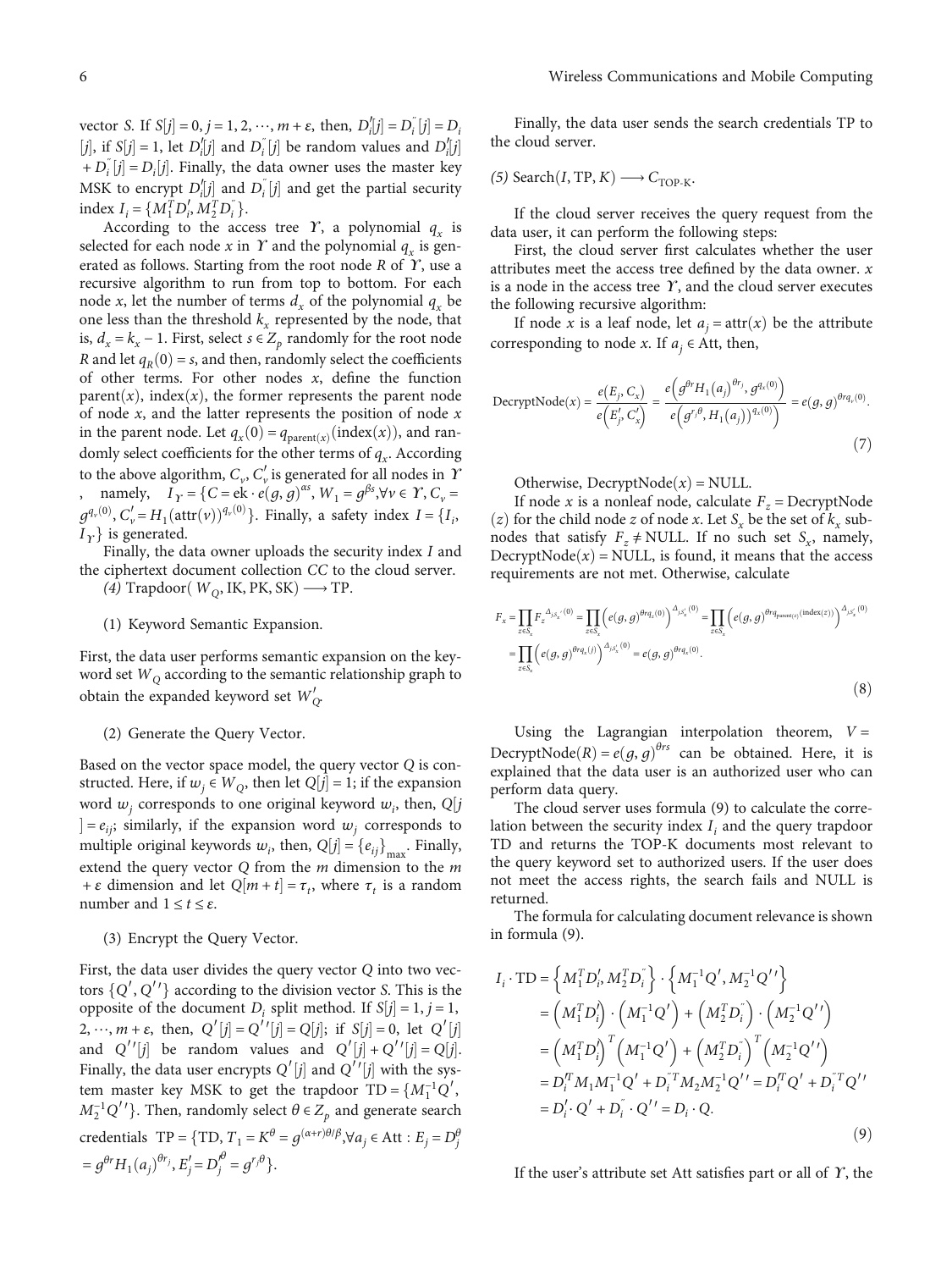user can obtain  $V = e(g, g)^{\theta rs}$  according to formula ([8](#page-5-0)) and calculate the document encryption key by formulas (10) calculate the document encryption key by formulas (10) and (11).

$$
V_1 = \frac{e(W_1, T_1)}{V} = \frac{e(g^{\beta s}, g^{(\alpha+r)\theta/\beta})}{e(g, g)^{\theta rs}} = e(g, g)^{s\alpha\theta}, \quad (10)
$$

$$
\frac{C}{V_1^{1/\theta}} = \frac{\text{ek} \bullet e(g, g)^{\alpha s}}{\left(e(g, g)^{\alpha \theta}\right)^{1/\theta}} = \text{ek.}
$$
\n(11)

Finally, the user uses ek to decrypt the obtained document to obtain a collection of plaintext documents.

#### 4. Safety Analysis

4.1. Confidentiality of Documents. The document is encrypted with a symmetric key before being uploaded to the cloud server, and only data users who meet the access policy defined by the data owner can search for the document and further obtain the decryption key to decrypt the obtained ciphertext document. Therefore, this solution guarantees the confidentiality of the document.

4.2. Anonymity of Indexes and Trapdoors. The cloud server can get the encrypted security index *I* and query vector *Q*. The security index  $I_u$  of each document is represented as  $\{$  $M_1^T D'_u, M_2^T D'_u$  under the action of the segmentation vector<br> $(C - M_1^T D'_u)$ and the invertible matrix, namely,  $Index_u = \begin{cases} C_1 = M_1^T D_u' \\ C_2 = M_2^T D_u' \end{cases}$  $C_2 = M_2^T D'_u$  $\sqrt{ }$ ,

where the segmentation vector *S* and the two invertible matrices  $M_1, M_2$  are the encryption keys of this scheme. It can be seen from the foregoing that in the above equations,  $M_1$ ,  $M_2$ ,  $D'_u$  and  $D'_u$  are all  $(m+\varepsilon)$ -dimensional vectors<br>(here s is equal to 0) so there are 2*m n* equations in a set (here, *ε* is equal to 0), so there are 2*m*, *n* equations in a set containing *n* documents. However, there are  $2m^2$  unknowns in  $M_1$ ,  $M_2$ , and 2*mn* unknowns in  $D'_{\mu}D'_{\mu}$  It is not feasible to solve such a system of equations in which the number of equations is less than the number of unknowns, so the cloud server cannot deduce  $M_1$ ,  $M_2$ ,  $D'_u$  and  $D'_u$ 

Similarly, the query vector *Q* can be regarded as two mdimensional vectors  $\{Q', Q''\}$ , that is, the number of unknowns is 2*m*. There are  $2m^2$  unknowns in  $M_1, M_2$ . However, the number of equations for solving the query vector is only 2*m*, so the query vector *Q* and the invertible matrix  $M_1$ ,  $M<sub>2</sub>$  cannot be solved as well. Therefore, this scheme can ensure the safety of indexes and query vectors.

4.3. Anonymous Access. The solution uses attributes as the minimum granularity of access control. When an access request is made, the IoTs does not care about the user's identity and only needs to verify whether the user's attributes meet the access structure and decide whether to provide the user with decrypted data.

4.4. Collusion Resistance. Collusion resistance means that users with different attributes cannot decrypt the corresponding ciphertext even if they combine their private keys.

In the searchable encryption scheme, it is required that even if users collude, they cannot search for unauthorized keyword ciphertexts. In this scheme, the system selects a random number  $r \in Z_p$  for each attribute on the access tree. Since *r* is randomly distributed, the private keys of the same attribute in different networks are different, so that the secret value  $e(g, g)^{r\theta s}$  that can be recovered is different. Therefore, this scheme has the property of anticollusion this scheme has the property of anticollusion.

4.5. Function and Safety Comparison. In this section, we compare the expression ability and supported functions of the proposed scheme with some existing schemes. The summary is shown in Table [1](#page-7-0).

## 5. Efficiency Analysis

The following analyzes the computational cost performance of this scheme from the stages of private key generation, indexing, trapdoor, search, etc. and compares the efficiency of the scheme in the literature [[31](#page-9-0)] with the scheme in this paper and then conducts an experimental simulation on the scheme, and the following situations can be ignored.

(1) Index Generation Stage. For encrypting each document index, the data owner performs the multiplication of two  $($  $m + \varepsilon$ }-dimensional vector and  $(m + \varepsilon) \times (m + \varepsilon)$ -dimens is the number of keywords after expansion. Comparing *ε* is the number of keywords after expansion. Comparing the exponential operation and bilinear pairing operation on the group  $G$ ,  $G_T$ , the time spent on the matrix multiplication operation is negligible.

(2) The Trapdoor Generation Stage. For calculating the encrypted query vector, the data user needs to perform the multiplication operation between the two  $(m + \varepsilon)$ -dimensional vector and the  $(m + \varepsilon) \times (m + \varepsilon)$ -dimensional matrix and the time spent in the multiplication operation can also be ignored.

(3) Search Stage. If the user meets the access rights, the cloud server performs a search. The main operation is the inner product operation of two  $(m + \varepsilon)$ -dimensional vectors. The computational complexity is  $O(m(m + \varepsilon))$ , where *m* is the number of the entire document collection. Also here, the time spent in the vector inner product operation can be ignored.

Here, let  $T<sub>q</sub>$  and  $T<sub>qt</sub>$  denote the exponential operation of groups *G* and  $G_T$ , respectively,  $T_p$  denote bilinear pairing operation,  $T<sub>h</sub>$  denote the time of hash operation, *n* is the number of attributes in the system, *s* is the number of user attributes,  $|F|$  is the number of files, and  $|W|$  is the number of keywords.

The efficiency comparison of the scheme in literature [\[31](#page-9-0)] and the scheme in this paper is shown in Table [2](#page-7-0).

In order to verify the effectiveness of the scheme, this paper compares the performance of the scheme in literature [\[31](#page-9-0)] with the performance of this scheme. We conduct real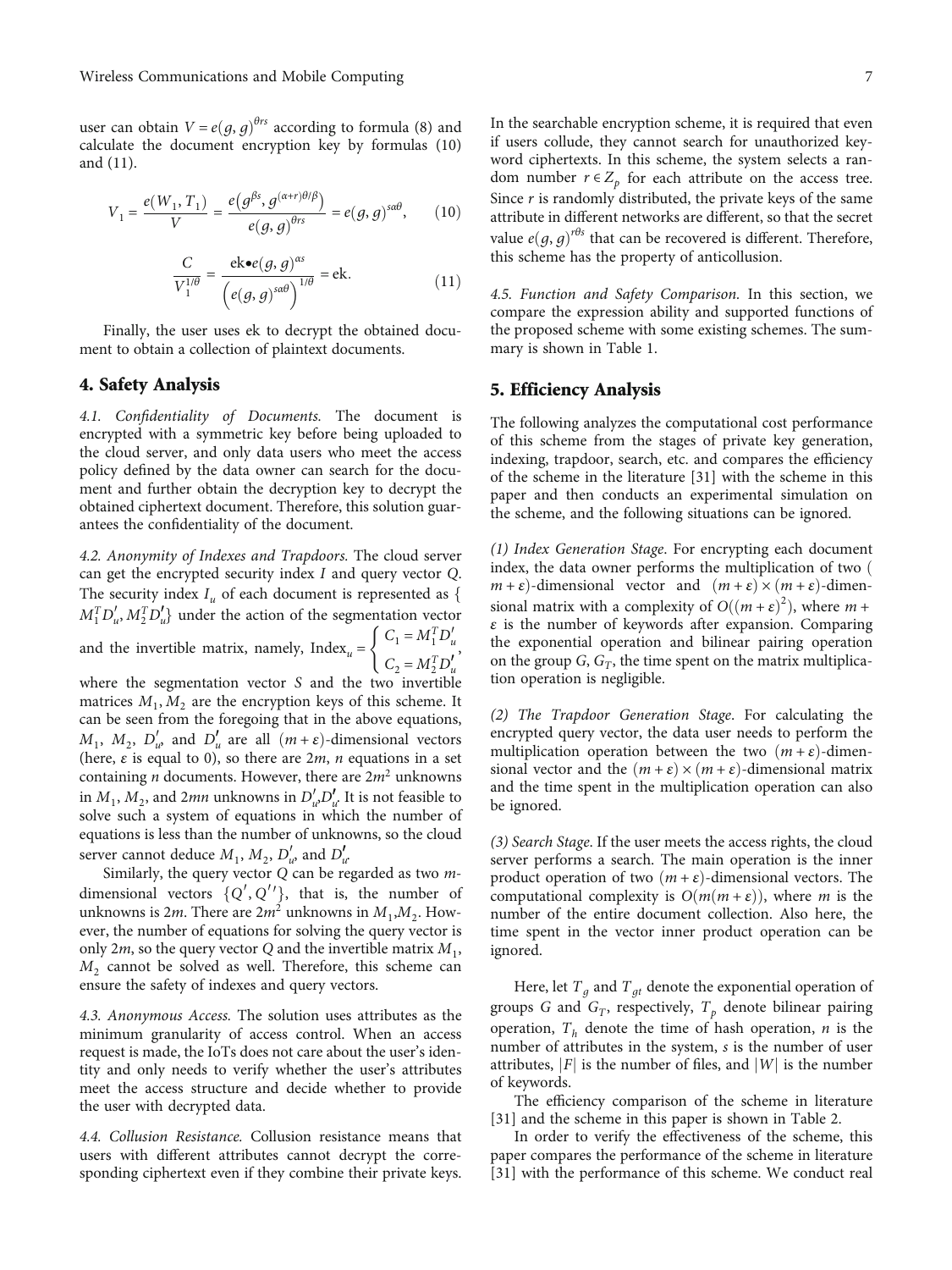TABLE 1: Functional analysis comparison.

<span id="page-7-0"></span>

| Features              | <b>MRSE</b><br>$[20]$ | Sun<br>$[24]$ | Yang<br>$[23]$ | Li[25]   | This<br>scheme |
|-----------------------|-----------------------|---------------|----------------|----------|----------------|
| Access control        | $\times$              | √             | $\times$       |          |                |
| Multiple<br>keywords  |                       | $\checkmark$  |                |          |                |
| Semantic<br>extension | X                     | $\times$      |                | $\times$ |                |
| Relevance<br>ranking  |                       | $\times$      |                |          |                |
| Multi-user            | $\times$              |               | $\times$       |          |                |

| Algorithm | Literature [31]               | This scheme                |
|-----------|-------------------------------|----------------------------|
| KenGen    | $(2s + 3)T_q + sT_h$          | $(2s+1)T_q + sT_h$         |
| Encrypt   | $(2 F  + 2n +  W )T_a + nT_h$ | $(n+1)T_a + nT_h + T_{ta}$ |
| Trapdoor  | $(2s + 4)T_{q}$               | $(2s+1)T_a$                |
| Search    | $(2s + 3)T_p + 2T_{qt}$       | $(2s+1)T_p + 3T_{qt}$      |
|           |                               |                            |

TABLE 2: Comparison of efficiency.



Figure 3: Computational overhead comparison.

experiments on a Windows 10 64-bit operating system, Inter (R) CoreTM i7-7700 CPU @ 3.60 GHz and 8 GB RAM to study the true execution time. Here, we set the number of keywords in the dictionary to be the same as the number of query keywords in the trapdoor  $(|F| = |W|)$  and set the number of attributes in the system to be equal to the number of user attributes (*n* = *s*), and *n* = *s* = 10,  $|F| = |W| = 30$ .

As shown in Figure 3, we found that compared with the computational cost in [\[31](#page-9-0)], in a large-scale data sharing system, the algorithm in this scheme is more computationally efficient, which means that this scheme is more effective and practical.

As shown in Figure 4, we compare the execution time of the search operation of one single subindex. The computational overhead of the search phase is mainly affected by



FIGURE 4: Search operation of one single subindex.

the number of user attributes. We see that the computational overhead of the search phase of these two schemes increases linearly with the increase in the number of user attributes.

## 6. Conclusion

Aiming at the special application scenario of the IoTs environment, this paper proposes an attribute-based multikeyword ranking search scheme. The scheme not only realizes the keyword search function based on semantic expansion but also realizes the user's access control function. The scheme takes into account the weight difference of different positions of keywords and introduces parameters such as word position and word span into the calculation of the relevance score of keywords to build a more accurate document index. Secondly, the scheme expands the query keywords semantically according to the semantic relationship graph to find more keywords with similar meanings, thereby effectively improving the precision and recall rate during retrieval. Again, the solution uses an access tree control structure to control the access authority of data users and realizes the fine-grained management of data owners based on attributes. Finally, the functional and security analyses and comparison of the scheme show that the scheme has document confidentiality, index and trapdoor anonymity, anonymous access, and resistance to collusion attacks. In addition, the efficiency of the scheme is theoretically analyzed and the analysis results show that this scheme has advantages over other schemes.

#### Data Availability

The data used to support the findings of this study are available from the corresponding author upon request.

### Conflicts of Interest

The authors declare that they have no conflicts of interest.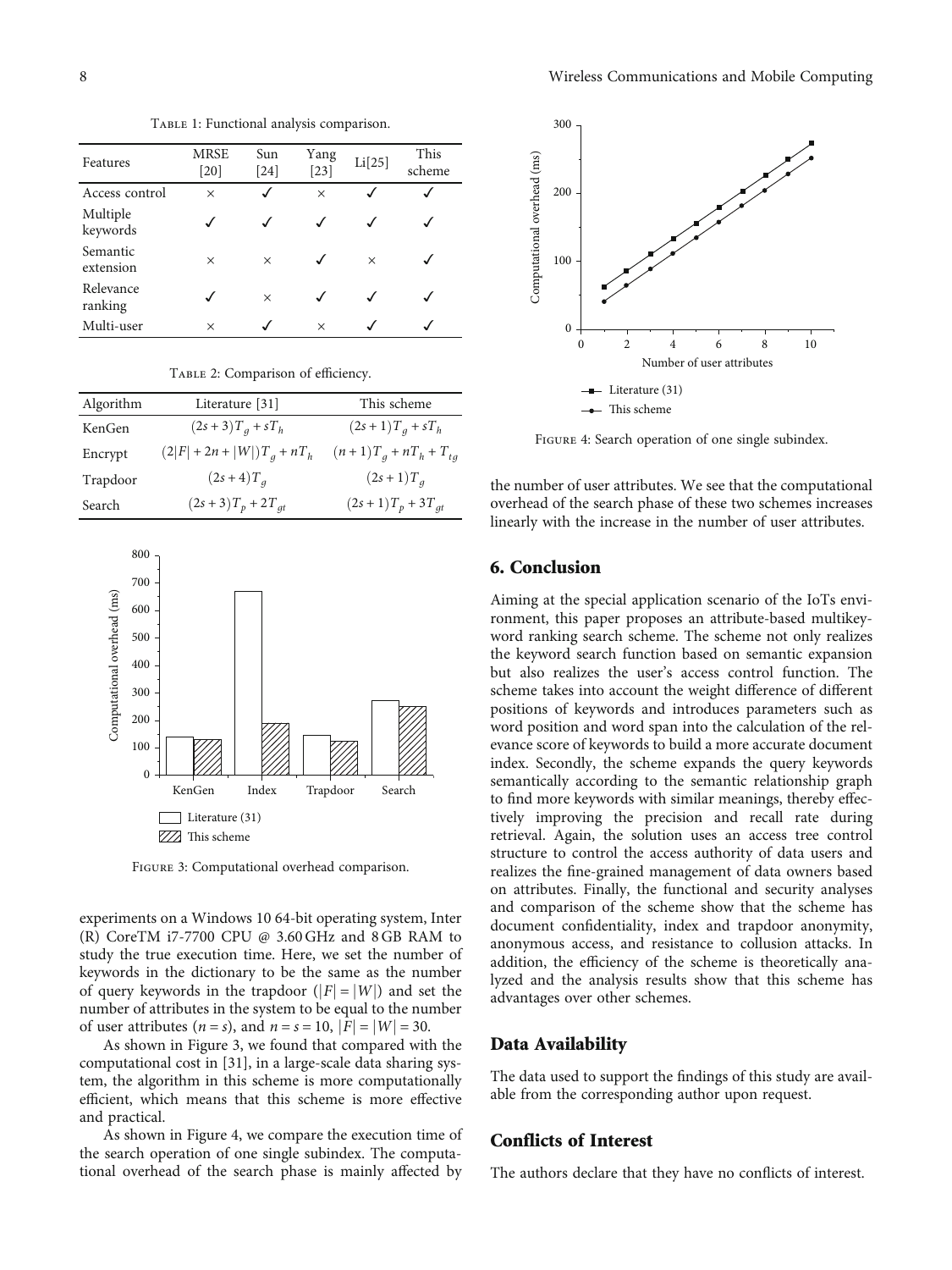## <span id="page-8-0"></span>Acknowledgments

This study is supported by the National Key Research and Development Program of China (2020YFB1005404), Open Foundation of State Key Laboratory of Networking and Switching Technology, Beijing University of Posts and Telecommunications (SKLNST-2020-1-09), Henan Key Research Projects of Universities (21B520022, 20A580008), and Science and Technology Program of Henan Province (212102210415, 212102210100).

## References

- [1] X. Xu, X. Zhang, X. Liu, J. Jiang, L. Qi, and M. Z. A. Bhuiyan, "Adaptive computation offloading with edge for 5Genvisioned internet of connected vehicles," IEEE Transactions on Intelligent Transportation Systems, vol. 22, no. 8, pp. 5213– 5222, 2021.
- [2] X. Xu, Z. Fang, J. Zhang et al., "Edge content caching with deep spatiotemporal residual network for IoV in smart city," ACM Transactions on Sensor Networks, vol. 17, no. 3, pp. 1–33, 2021.
- [3] X. Xu, Q. Huang, H. Zhu et al., "Secure service offloading for Internet of vehicles in SDN-enabled mobile edge computing," IEEE Transactions on Intelligent Transportation Systems, vol. 22, no. 6, 2021.
- [4] J. W. Tang, R. X. Li, K. P. Wang, X. W. Gu, and Z. Y. Xu, "A novel hybrid method to analyze security vulnerabilities in android applications," Tsinghua Science and Technology, vol. 25, no. 5, pp. 589–603, 2020.
- [5] M. Azrour, J. Mabrouki, A. Guezzaz, and Y. Farhaoui, "New enhanced authentication protocol for Internet of things," Big Data Mining and Analytics, vol. 4, no. 1, pp. 1–9, 2021.
- [6] Z. P. Cai and Z. B. He, "Trading private range counting over big IoT data," in 2019 IEEE 39th international conference on distributed computing systems (ICDCS), Dallas, TX, USA, 2019.
- [7] X. Zheng and Z. P. Cai, "Privacy-preserved data sharing towards multiple parties in industrial IoTs," IEEE Journal on Selected Areas in Communications, vol. 38, no. 5, pp. 968– 979, 2020.
- [8] Z. Cai, Z. He, X. Guan, and Y. Li, "Collective data-sanitization for preventing sensitive information inference attacks in social networks," IEEE Transactions on Dependable & Secure Computing, vol. 15, no. 4, pp. 577–590, 2018.
- [9] I. Yaqoob, I. A. T. Hashem, A. Ahmed, S. M. A. Kazmi, and C. S. Hong, "Internet of things forensics: recent advances, taxonomy, requirements, and open challenges," Future Generation Computer Systems, vol. 92, pp. 265–275, 2019.
- [10] L. Y. Qi, X. K. Wang, X. L. Xu, W. C. Dou, and S. C. Li, "Privacy-aware cross-platform service recommendation based on enhanced locality-sensitive hashing," IEEE Transactions on Network Science and Engineering, vol. 8, no. 2, pp. 1145– 1153, 2021.
- [11] Z. P. Cai and X. Zheng, "A private and efficient mechanism for data uploading in smart cyber-physical systems," IEEE Transactions on Network Science and Engineering (TNSE), vol. 7, no. 2, pp. 766–775, 2020.
- [12] Z. Cai, Z. Xiong, H. Xu, P. Wang, W. Li, and Y. Pan, "Generative adversarial networks," ACM Computing Surveys, vol. 54, no. 6, pp. 1–38, 2021.
- [13] Y. Khazbak, J. Y. Fan, S. C. Zhu, and G. H. Cao, "Preserving personalized location privacy in ride-hailing service," Tsin-
- [14] Z. R. Shen, W. Xue, and J. W. Shu, "Survey on the research and development of searchable encryption schemes," Journal of Software, vol. 25, no. 4, pp. 880–895, 2014.

ghua Science and Technology, vol. 25, no. 6, pp. 743–757, 2020.

- [15] X. L. Dong, J. Zhou, and Z. F. Cao, "Research advances on secure searchable encryption," Journal of Computer Research an Development, vol. 54, no. 10, pp. 2107–2120, 2017.
- [16] H. Dai, X. Li, and X. Y. Zhu, "Research on multi-keyword ranked search over encrypted cloud data," Computer Science, vol. 46, no. 1, pp. 6–12, 2019.
- [17] Y. Li and C. G. Ma, "Overview of searchable encryption research," Chinese Journal of Network and Information Security, vol. 4, no. 7, pp. 13–21, 2018.
- [18] D. X. SONG, "Practical techniques for searches on encrypted data," in Proceedings of IEEE Symposium on Security and Privacy, Oakland, USA, 2000.
- [19] B. Dan, G. Di Crescenzo, R. Ostrovsky, and G. Persiano, "Public key encryption with keyword search," in Advances in Cryptology-EUROCRYPT 2004, International conference on the theory and applications of cryptographic techniques, Interlaken, Switzerland, 2004.
- [20] N. Cao, C. Wang, M. Li, K. Ren, and W. Lou, "Privacy-preserving multi-keyword ranked search over encrypted cloud data," in 2011 Proceedings IEEE INFOCOM, Shanghai, China, 2011.
- [21] W. K. Wong, D. W.-l. Cheung, B. Kao, and N. Mamoulis, "Secure kNN computation on encrypted databases," in Proceedings of the ACM SIGMOD International Conference on Management of Data, SIGMOD 2009, Providence, Rhode Island, USA, 2009.
- [22] W. Sun, B. Wang, N. Cao et al., "Privacy-preserving multikeyword text search in the cloud supporting similarity-based ranking," in Proceedings of the 8th ACM SIGSAC symposium on Information, computer and communications security - ASIA CCS '13, Hangzhou, China, 2013.
- [23] Y. Yang, J. Liu, and S. W. Cai, "Fast multi-keyword semantic ranked search in cloud computing," Computer Science, vol. 41, no. 6, pp. 1126–1139, 2018.
- [24] W. Sun, S. Yu, W. Lou, Y. T. Hou, and H. Li, "Protecting your right: verifiable attribute-based keyword search with finegrained owner-enforced search authorization in the cloud," IEEE Transactions on Parallel and Distributed Systems, vol. 27, no. 4, pp. 1187–1198, 2014.
- [25] H. Li, D. Liu, K. Jia, and X. Lin, "Achieving authorized and ranked multi-keyword search over encrypted cloud data," in IEEE International Conference on Communications, London, UK, 2015.
- [26] Y. J. Niu and C. L. Tian, "Research on TFIDF keyword extraction algorithm based on multiple factors," Computer Technology and Development, vol. 29, no. 7, pp. 80–83, 2019.
- [27] X. Q. Pang, X. L. Yan, and W. J. Chen, "Dynamic multikeyword ranked search over encrypted data supporting semantic extension," Journal of Computer Applications, vol. 39, no. 4, pp. 1059–1065, 2019.
- [28] Z. Xia, L. Chen, X. Sun, and J. Liu, "A multi-keyword ranked search over encrypted cloud data supporting semantic extension," International Journal of Multimedia and Ubiquitous Engineering, vol. 11, no. 8, pp. 107–120, 2016.
- [29] J. Bethencourt, A. Sahai, and B. Waters, "Ciphertext-policy attribute-based encryption," in 2007 IEEE Symposium on Security and Privacy (SP '07), Berkeley, CA, USA, 2007.